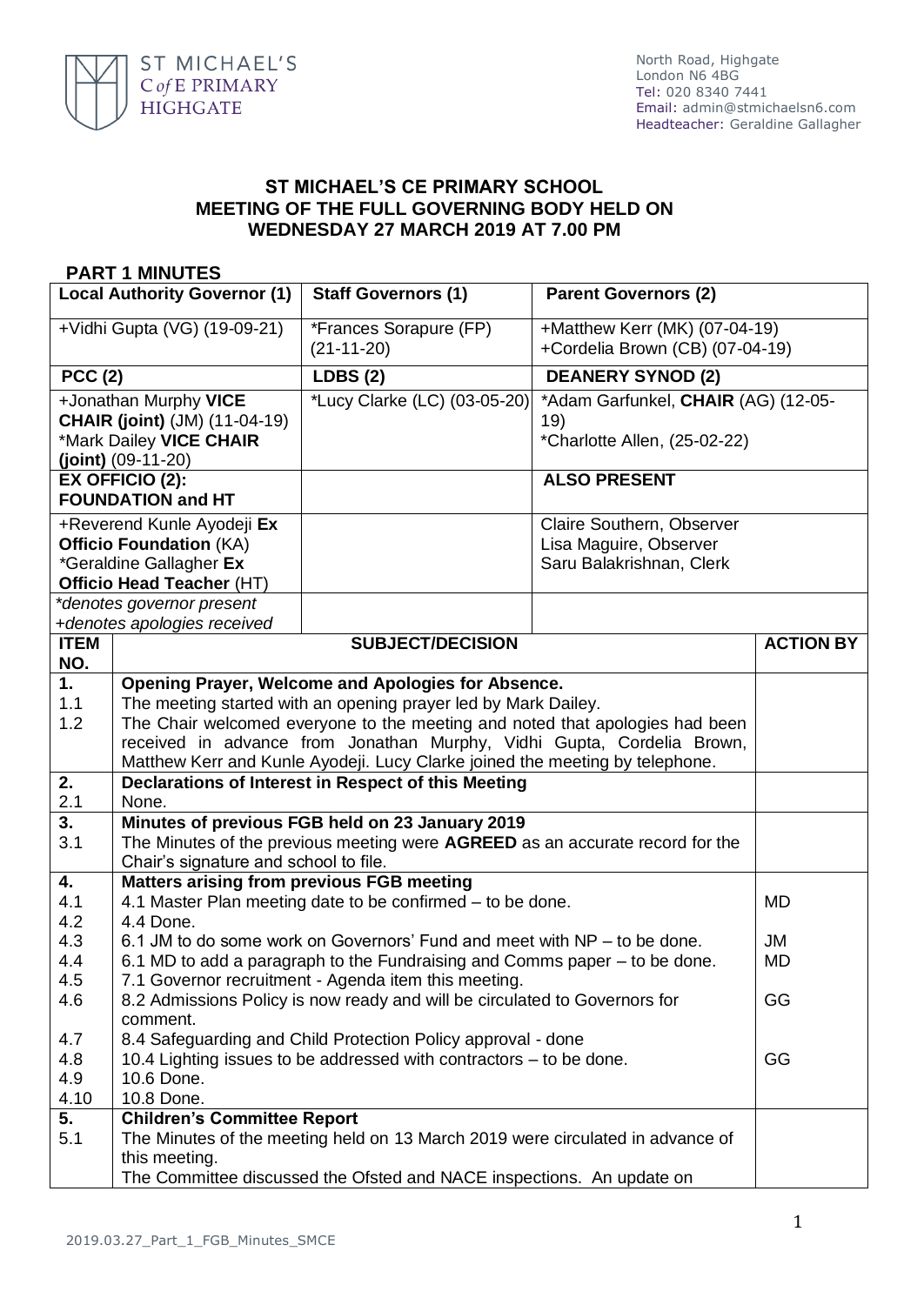

|           | staffing was given. Governors have viewed the school CPD plan which links to the<br>LIP.                                                              |  |  |
|-----------|-------------------------------------------------------------------------------------------------------------------------------------------------------|--|--|
|           | There is a need to invest in IT.                                                                                                                      |  |  |
|           | Policies were agreed.                                                                                                                                 |  |  |
|           | As it was JM's last meeting KA was elected as interim Committee Chair until July                                                                      |  |  |
|           | 2019.                                                                                                                                                 |  |  |
| 6.        | <b>Finance and Premises Committee Report</b>                                                                                                          |  |  |
| 6.1       | The Minutes of the meeting held on 12 March 2019 were circulated in advance of                                                                        |  |  |
|           | this meeting.                                                                                                                                         |  |  |
|           | The asbestos tests have been completed.<br>The external lighting has been completed.                                                                  |  |  |
|           | There are vacancies for an English Lead and a Music Lead.                                                                                             |  |  |
|           | The committee discussed the need for the school to take out maternity leave                                                                           |  |  |
|           | insurance. No decision was made, it will be for the school to decide.                                                                                 |  |  |
|           | The budget was discussed, it is similar to previous years.                                                                                            |  |  |
|           | Increasing Nursery hours was discussed which would increase income.                                                                                   |  |  |
|           | Staffing costs make up 85% of the budget. They will be going up due to the salary                                                                     |  |  |
|           | and pensions increases.                                                                                                                               |  |  |
|           | Additional income is offset by increased staffing costs.                                                                                              |  |  |
|           | A small surplus of £20k is forecast.                                                                                                                  |  |  |
|           | There is a need to increase parental donations.                                                                                                       |  |  |
|           | Governors <b>asked</b> how Governors Fund spending is communicated to parents.<br>This year Christmas cards were sent to all Governor Fund donors.    |  |  |
|           | Governors <b>asked</b> about co-opting people to assist with fundraising.                                                                             |  |  |
|           | A number of parents do assist with fundraising.                                                                                                       |  |  |
|           | An amount of £35k is anticipated to be spent on replacing pcs.                                                                                        |  |  |
|           | The server needs replacing and will also require associated air conditioning.                                                                         |  |  |
|           | The school will be purchasing a visitor entry system.                                                                                                 |  |  |
|           | The 10-year strategic plan will be launched in the summer and will assist with                                                                        |  |  |
|           | fundraising.                                                                                                                                          |  |  |
|           | Robert Bahns and MD have identified a number of grants that the school can apply                                                                      |  |  |
|           | for and will advise the school of the documents and evidence that will be needed.                                                                     |  |  |
| 7.<br>7.1 | <b>LIP Update</b><br>Paper was circulated in advance of this meeting. Paper RAG rated and                                                             |  |  |
|           | Headteacher gave update on progress. GDPR regulations have impacted on                                                                                |  |  |
|           | schools ability to create videos.                                                                                                                     |  |  |
|           |                                                                                                                                                       |  |  |
| 8.        | <b>Governors Strategy and Succession Planning</b>                                                                                                     |  |  |
| 8.1       | LC conducted a Governance Review which led to changes being made this year.                                                                           |  |  |
| 8.2       | MD as Finance Lead was under lot of pressure and there was a need for more                                                                            |  |  |
|           | people to look at this area.                                                                                                                          |  |  |
| 8.3       | A Children's Committee was introduced.                                                                                                                |  |  |
| 8.4       | Some strategic planning will be a fixed item on the FGB Agenda.                                                                                       |  |  |
|           | The Strategy document has been developed over the past couple of years.<br>AG and GG are doing some more work on it and it will then be circulated to |  |  |
|           | Governors. It includes sections on Vision, Funding, People, Comms, Leadership,                                                                        |  |  |
|           | Resources, Curriculum and Parents.                                                                                                                    |  |  |
|           | There are a lot of changes on the GB this year. As a Foundation Church School                                                                         |  |  |
|           | there has to be a majority of Foundation Governors.                                                                                                   |  |  |
| 8.5       | Parent Governor elections are underway, with voting ending on Friday and                                                                              |  |  |
|           | counting on Tuesday.                                                                                                                                  |  |  |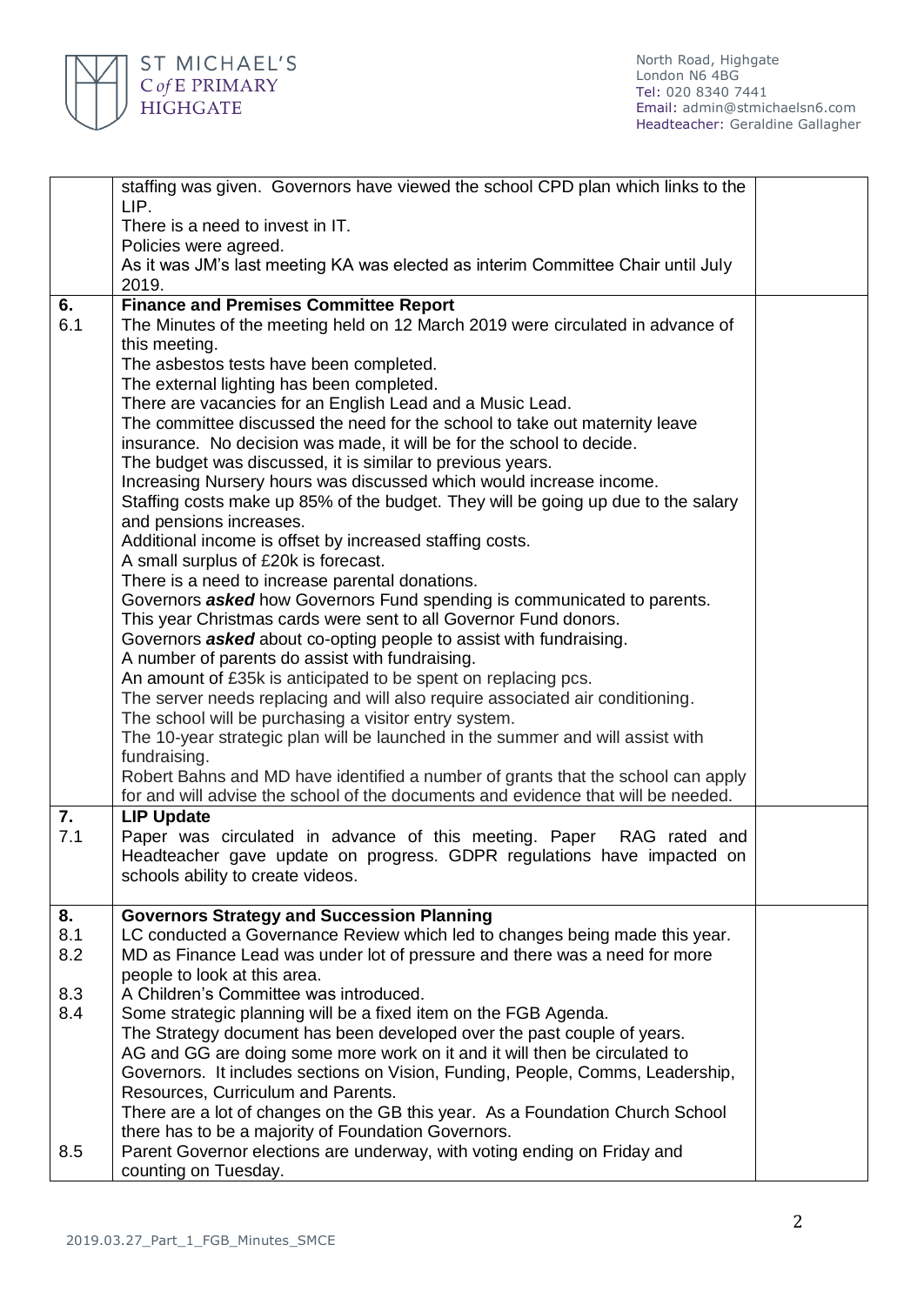

| 8.6            | There is an LDBS Panel in April when it is hoped that appointments to the GB will                                                           |                 |  |
|----------------|---------------------------------------------------------------------------------------------------------------------------------------------|-----------------|--|
|                | be confirmed.                                                                                                                               |                 |  |
| 8.7            | MD has agreed to be GB Chair until the end of this year.                                                                                    |                 |  |
|                | There is a need for two new Vice Chairs.                                                                                                    |                 |  |
| 8.8            | There is a need for someone to lead on Governor Strategy.                                                                                   |                 |  |
| 8.9            | There is a need for two Committee Chairs.                                                                                                   |                 |  |
| 8.10           | MD would like to relinquish his role as F&P Chair and focus on the 10-year plan.                                                            |                 |  |
| 8.11           | Two of the three trustees of the Governors Fund will be leaving and will need to be                                                         |                 |  |
|                | replaced.                                                                                                                                   |                 |  |
| 8.12           | There will be a half day Governors' Day held in September.                                                                                  |                 |  |
| 8.13           | When all the Governor appointments have been made a Governors' Skills Audit<br>will be conducted.                                           |                 |  |
| 8.14           |                                                                                                                                             |                 |  |
|                | There will be a social event for Governors on Tuesday, 30 April in the evening and                                                          |                 |  |
|                |                                                                                                                                             | GG/AG           |  |
|                | Governors who have recently left will also be invited.<br>A Draft Induction pack is being prepared for new Governors which will be uploaded |                 |  |
|                | onto GovernorHub when ready.                                                                                                                |                 |  |
|                |                                                                                                                                             |                 |  |
| 9.             | <b>Policies for Review</b>                                                                                                                  |                 |  |
| 9.1            | Admissions                                                                                                                                  |                 |  |
|                | To be circulated to Governors for comment and then to be finalised. ACTION                                                                  | <b>GG Clerk</b> |  |
| 10.            | <b>Instrument of Governance</b>                                                                                                             |                 |  |
| 10.1           | Typing error to be corrected. ACTION Clerk to a send to AG, GG and Governor                                                                 |                 |  |
|                | Services at Haringey Education Partnership (HEP).                                                                                           | <b>Clerk</b>    |  |
| 11.            | <b>Headteacher's Report</b>                                                                                                                 |                 |  |
| 11.1           | There are 460 on the Roll.                                                                                                                  |                 |  |
| 11.2           | There are nine vacancies across the school, last year there were 10.                                                                        |                 |  |
| 11.3           | EAL students make up 26%.                                                                                                                   |                 |  |
|                | 30 languages are spoken at the school.                                                                                                      |                 |  |
| 11.4           | 27 pupils are SEN                                                                                                                           |                 |  |
|                | 7 pupils have EHCPs.                                                                                                                        |                 |  |
| 11.5           | Attendance is at 97% which is above national.                                                                                               |                 |  |
| 11.6           | The school has a robust Behaviour Policy which is monitored.                                                                                |                 |  |
| 11.7           | The school has links to St Michael's Church, All Saints and St Augustine's.                                                                 |                 |  |
|                | The Clergy come in regularly and lead collective worship.                                                                                   |                 |  |
|                | Pupils attend St Michael's Church four times a year.                                                                                        |                 |  |
|                | There will be an Easter Service at St Michael's Church at 9.30am on 5 April which                                                           |                 |  |
|                | Governors are welcome to attend.                                                                                                            |                 |  |
| 11.8           | The school has a charity timetable and links to a local, a national and an                                                                  |                 |  |
|                | international charity.                                                                                                                      |                 |  |
| 11.9           | The pupils attend a lot of sporting events and tournaments. Y6 pupils have                                                                  |                 |  |
|                | created a PE and Sports newsletter.                                                                                                         |                 |  |
| 11.10          | There are a lot of opportunities for Pupil Voice.                                                                                           |                 |  |
| 11.11          | Parents and Carers are involved in the school in a voluntary capacity.                                                                      |                 |  |
| 11.12<br>11.13 | The SMSA fund a lot of important projects.<br>The School Disco will be held next week.                                                      |                 |  |
|                |                                                                                                                                             |                 |  |
| 11.14<br>11.15 | The school has good links with Highgate School                                                                                              |                 |  |
| 11.16          | A fire drill is held termly.<br>Governor visits are welcomed.                                                                               |                 |  |
|                | All events are listed in the newsletter which Governors receive.                                                                            |                 |  |
| 11.17          | Y4 will be going to Flatford for two nights before Easter.                                                                                  |                 |  |
|                |                                                                                                                                             |                 |  |